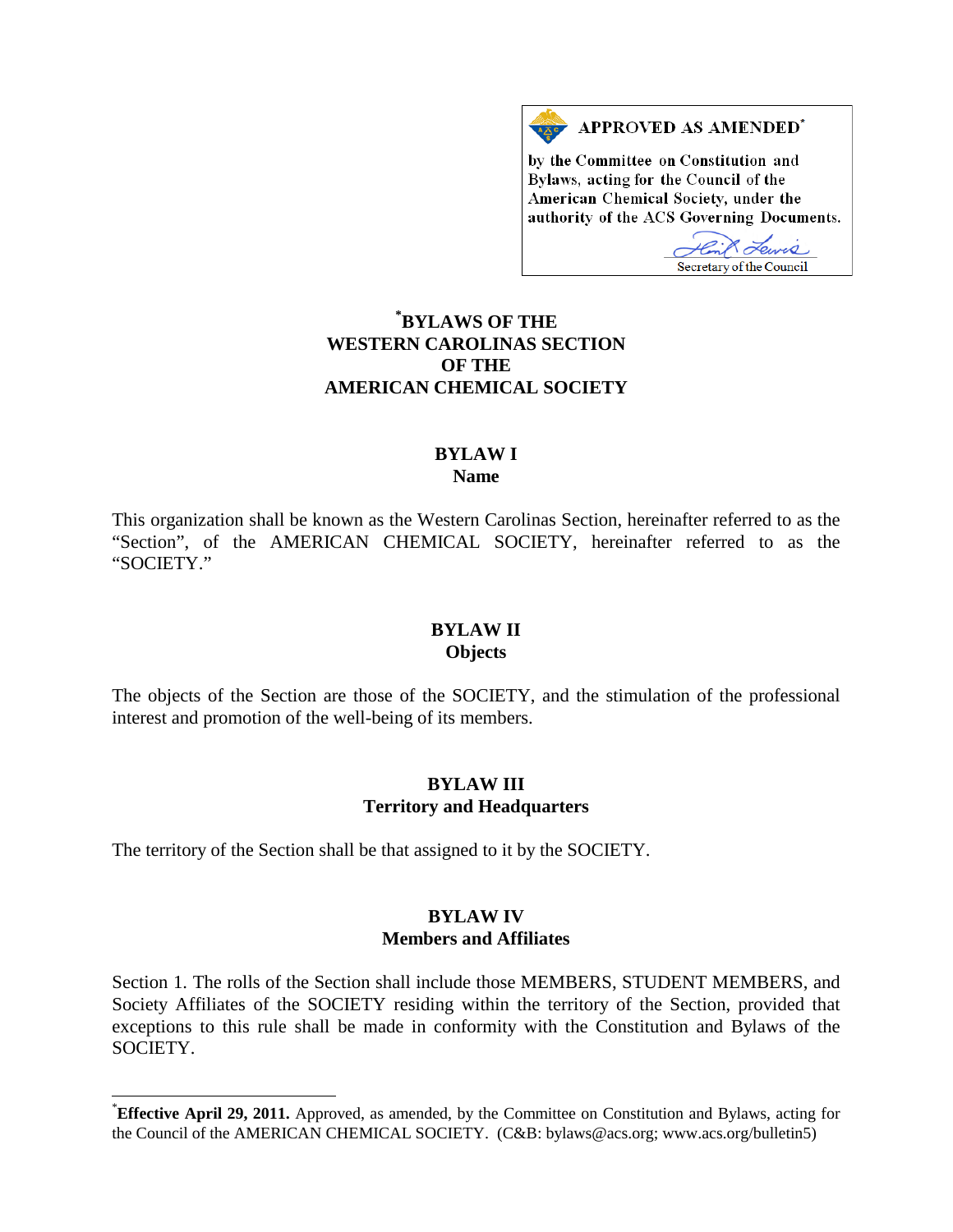Section 2. The Section may have Local Section Affiliates as authorized in the Constitution and Bylaws of the SOCIETY.

Section 3. MEMBERS, STUDENT MEMBERS, Society Affiliates, and Local Section Affiliates shall have such rights and privileges as are accorded them by the Constitution and Bylaws of the SOCIETY. STUDENT MEMBERS may not hold elective positions or serve as Temporary Substitute Councilors. Society Affiliates and Local Section Affiliates may not vote for or hold an elective position, vote on Articles of Incorporation and bylaws, or serve as a member of the Executive Committee. Society Affiliates may be appointed as Committee Chairs.

### **BYLAW V Organization**

Section 1. The officers of the Section shall be a Chair, Chair-Elect, Immediate Past Chair, Secretary, and Treasurer. The last two offices may be combined.

Section 2. The Section shall have Councilors and Alternate Councilors as provided in the Constitution and Bylaws of the SOCIETY.

Section 3. The Executive Committee shall consist of the officers of the Section, the Councilors, the Alternate Councilors, the chairs of the standing committees, the Editor of the Section newsletter, and the Web Master for the Section Website.

Section 4. All officers, Councilors, Alternate Councilors, and other persons elected by the members shall be chosen from the MEMBERS.

# **BYLAW VI Manner of Election and Terms of Office**

Section 1. The Chair, Chair-Elect, and Immediate Past Chair of the Section shall serve for terms of one year each, beginning on January 1, or until their successors qualify. Upon completion of the Chair's term of office, the Chair-Elect shall succeed to the office of Chair and the Chair shall succeed to the office of Immediate Past Chair. The Secretary and Treasurer of the Section shall serve for staggered terms of three years each, beginning on January 1, or until their successors qualify. The initial term for Secretary shall be for two years. In subsequent elections, the year of election of the Secretary shall precede the year of election of the Treasurer by one year.

Section 2. Councilors and Alternate Councilors shall serve for a term of three years beginning on January 1. Terms of Councilors and Alternate Councilors will be staggered so as to provide rotation.

Section 3. In the event of a vacancy in the office of Chair, the Chair-Elect shall assume the added duties of the Chair for the unexpired term. In the event the office of Chair-Elect is filled by such interim appointment, the Section shall elect a MEMBER to fill both a Chair and a Chair-Elect at its annual election. All other vacancies shall be filled by the Executive Committee by interim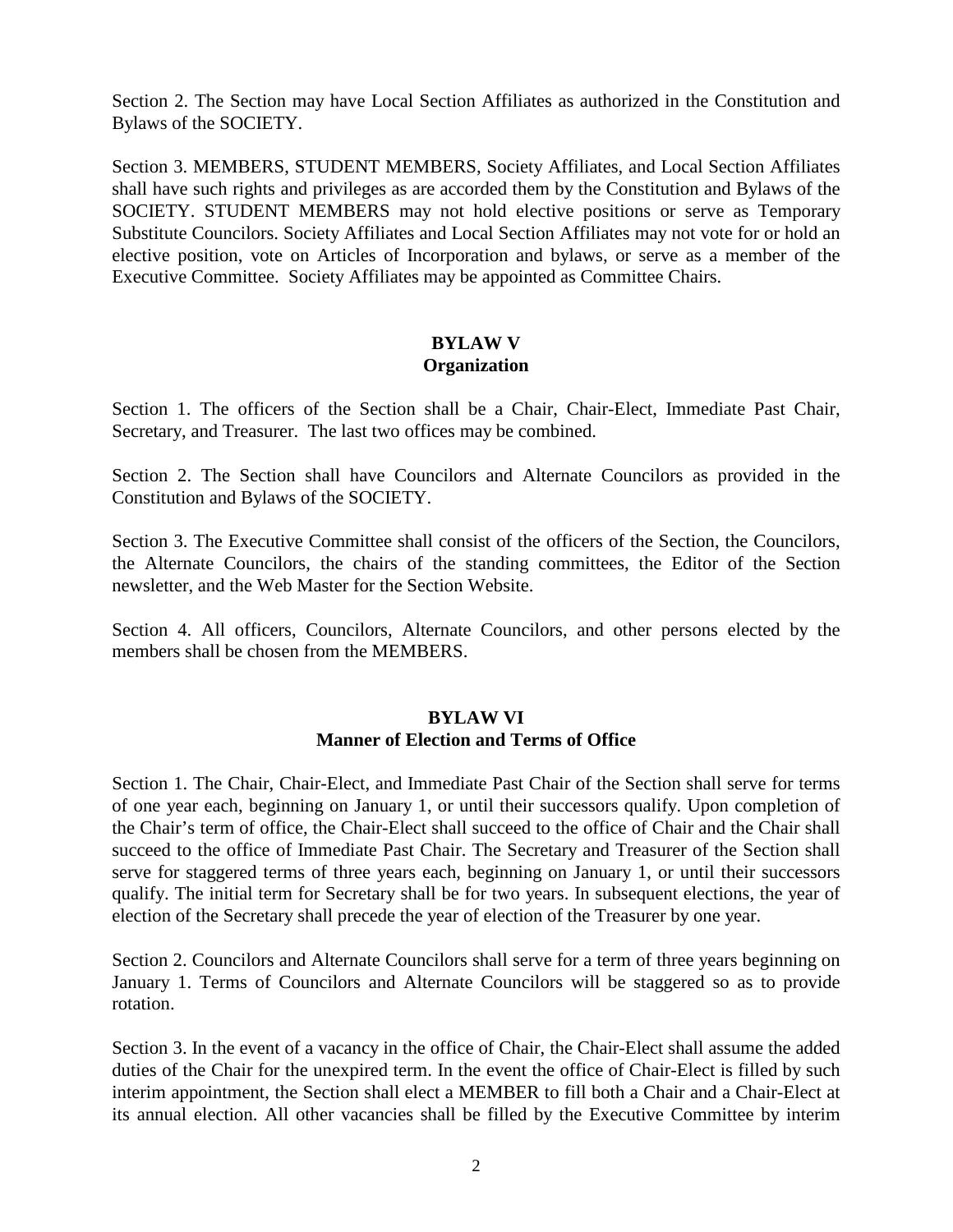appointment for the period up to the next defined term of office. Nominations for any vacancy shall be in accordance with the bylaws pertaining to nominations for the office concerned.

Section 4. Any vacancy in the position of Councilor or Alternate Councilor shall be filled for the remainder of the unexpired term at the time of the next annual election. The vacancy may be filled until the next annual election by appointment by the Executive Committee.

Section 5. The members of the Nominations Committee, comprising no fewer than three members of the Section, will nominate one or more nominees each for the offices of Chair-Elect, and, at appropriate intervals, Secretary, Treasurer, Councilor, and Alternate Councilor.

Section 6. The names of the nominees will be presented to the membership at the September meeting, at which time additional nominations may also be made from the floor or by submission to the Secretary. To be valid, such nominations must be endorsed by at least four members. Nominations must be sent to the Secretary within two weeks following the September meeting.

Section 7. The consent of each nominee must be obtained prior to his or her name appearing on the ballot.

Section 8. The offices of Chair and Chair-Elect shall alternate between North Carolina and South Carolina, with one from each state, if possible.

Section 9. The Secretary shall distribute a ballot bearing the names of all those duly nominated for each office, and this ballot shall appear in the Section's Newsletter. Members shall receive this ballot at least three weeks prior to the November meeting. In the event that the incumbent Secretary is standing for re-election, all ballots shall be mailed or handed to the Treasurer. In accordance with the SOCIETY's Bylaws, balloting procedures should ensure fair balloting that is open to all eligible members, protection against fraudulent balloting, and the timely reporting and archiving of balloting results.

Section 10. At least three members shall be appointed by the Chair to serve as Tellers.

Section 11. The Secretary or, in his or her absence, a Councilor shall have the responsibility of checking all ballots cast against a roll of eligible voters. In the event that the incumbent Secretary is standing for re-election, voter eligibility shall be verified by the Treasurer, or in his or her absence, a Councilor who is not standing for re-election.

Section 12. Officers, Councilors, and Alternate Councilors shall be elected by a plurality of the votes cast for each office.

Section 13. In case of a tie vote for any officer, Councilor, or Alternate Councilor, the Executive Committee shall make the final selection.

# **BYLAW VII Duties of Officers and Executive Committee**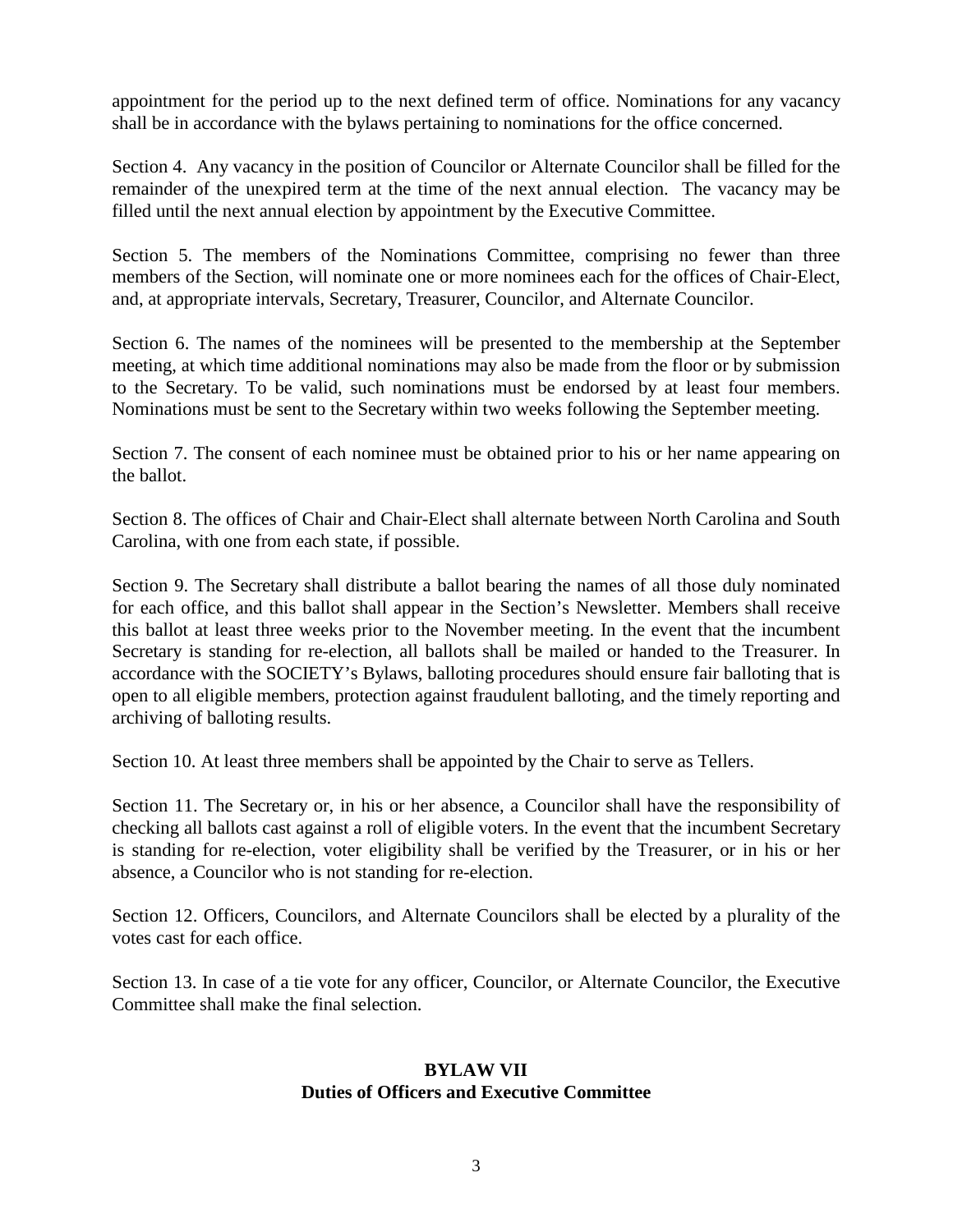Section 1. The duties of the officers shall be those customarily performed by such officers, together with those responsibilities prescribed by the Constitution and Bylaws of the SOCIETY and by these bylaws and such other duties as may be assigned from time to time by the Executive Committee.

Section 2. The Chair of the Section shall serve as Chair of the Executive Committee and, except as provided elsewhere in these bylaws, shall appoint all committees and committee chairs authorized in these bylaws or by the Executive Committee. The Chair shall also appoint members to special short-term task forces established by the Executive Committee.

Section 3. The Executive Committee shall be the governing body of the Section, and as such, shall have full power to conduct, manage, and direct the business and affairs of the Section in accordance with the Constitution and Bylaws of the SOCIETY and these bylaws.

Section 4. The Chair-Elect of the Section shall appoint a committee of no fewer than three members of the Section whose duty shall be to examine the financial transactions of the Section for the fiscal year immediately preceding the date at which the Chair-Elect shall assume the office of Chair. The report of this committee shall be presented to the membership for approval at the first regular meeting following the end of the fiscal period.

Section 5. The Secretary shall keep a record of the proceedings of the Section and of the Executive Committee, and maintain a list of members, Society Affiliates, and Local Section Affiliates of the Section. The Secretary shall serve as Chair of the Operations Manual Committee and oversee the production and biannual update of the Section's Operations Manual. The Secretary shall carry out the duties of that position as outlined in the Constitution and Bylaws of the SOCIETY and elsewhere in these bylaws.

Section 6. The Treasurer shall have charge of the funds of the Section, keep an accurate record of all receipts and disbursements, receive dues, and pay all reasonable and customary expenses based on an approved Section budget or given approval by the Executive Committee. The Treasurer shall serve as Chair of the Finance Committee, render an account of all transactions and of the financial condition of the Section to the Executive Committee at times set by the Committee, and shall submit such reports as are required by the Constitution and Bylaws of the SOCIETY. The Treasurer shall furnish to the Section such bond as may be required by the Executive Committee to guarantee the faithful performance of the above duties, the expense of the bond to be borne by the Section.

### **BYLAW VIII Recall of Elected Officials**

Section 1. The elected officials of the Section (officers or elected Executive Committee members) are subject to recall for neglect of duties or conduct injurious to the SOCIETY. Recall procedures are not applicable to Councilors and Alternate Councilors elected by Local Sections.

Section 2. The recall of an official shall be initiated when a signed petition indicating in writing the specific charges and reasonable substantiating evidence, is submitted to the Chair from at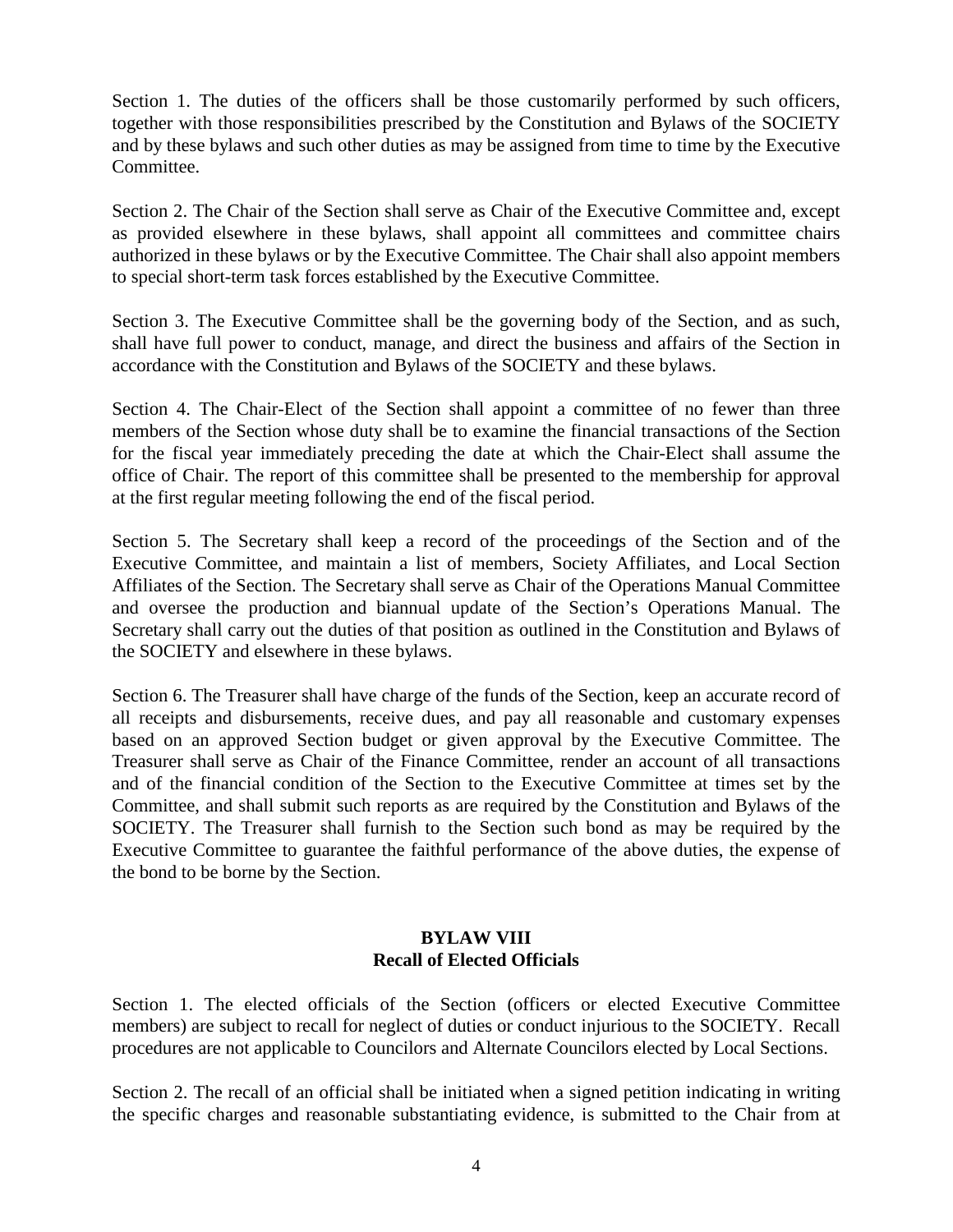least 15 voting members of the Section. In the event the Chair is the official in question, the Chair-Elect shall receive the petition and shall assume the duties of the office of Chair with respect to this issue until the issue is resolved.

Section 3. The Chair shall without delay determine that the petitioners are aware of the gravity of their actions and the procedures to be followed. The Chair shall seek an alternate resolution to the problem and a withdrawal of the petition at this time. In the absence of a resolution to the problem, the Chair shall present the issue to the Executive Committee as a new business item at the next Executive Committee meeting.

- a. The Executive Committee shall promptly continue the recall process or dismiss the petition as ill-founded or find an alternative solution to the problem. The Chair shall promptly inform the petitioners and the official of the decision of the Executive Committee.
- b. If the proceedings continue, the Chair shall assign the duties of the official to another qualified member of the Section until the issue is resolved.
- c. If the proceedings continue, the official shall be offered an opportunity to answer the allegations in the petition before the Executive Committee. Every reasonable effort shall be made to contact the official throughout this procedure. That effort shall include a certified letter to the last known address on the official SOCIETY membership rolls. Upon notification, the official shall have thirty days to make a written response to the allegations. The Executive Committee shall decide whether to proceed after studying the official's response. The Chair shall inform the official and the petitioners of the decision of the Executive Committee. If no contact with the official can be made after a reasonable effort, the Executive Committee may remove the official in question with a two-thirds (2/3) vote of the remaining members of the Executive Committee.
- d. If proceedings continue, the official shall choose one of the following options.
	- (1) The official may resign.
	- (2) The official may request a recall vote in the same manner as the original election, which must be consistent with the Section bylaws. The voting membership shall be informed, through brief written statements prepared by the Executive Committee and official, of the issues involved with the recall vote. Both statements shall be given to the voting membership before the vote is taken.
	- (3) The official may request a hearing and a recall vote by the remaining members of the Executive Committee. A two-thirds (2/3) vote of the remaining members of the Executive Committee shall be required to recall the official.
	- (4) The official may choose not to respond and thus forfeit the position.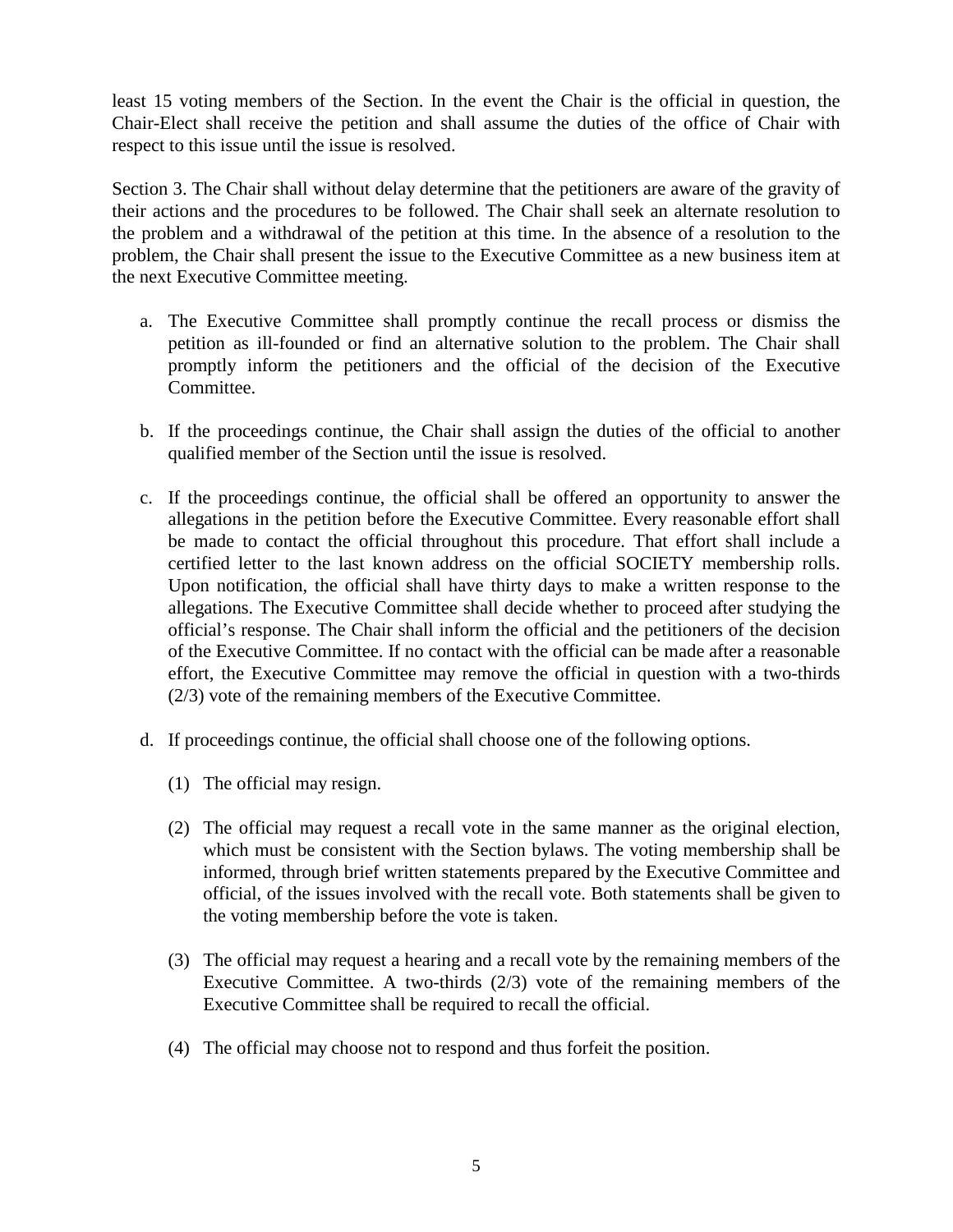Section 4. The vacancy provisions of these bylaws shall be used to fill a vacancy caused by a recall process. The membership of the Section and the Executive Director of the SOCIETY shall be informed of the results of the recall process and the replacement of the official.

### **BYLAW IX Committees**

Section 1. Standing committees may include, but are not limited to, Awards, Bylaws, Career Planning, Education and Safety, Government Relations, High School, Long Range Planning, Membership and Member Activities, Minority Affairs, National Chemistry Olympiad, National Chemistry Week, Nominations, Program and Arrangements, Operations Manual, Public Relations, and Finance. The officers of the Section shall review the list and membership of standing committees in September of each year. Recommended changes in committee structure and composition shall be placed on the agenda for the October Executive Committee meeting.

Section 2. The Nominations Committee shall be chaired by the Immediate Past Chair, the Program and Arrangements Committee by the Chair-Elect, the Operations Manual Committee by the Secretary, and the Finance Committee by the Treasurer.

Section 3. Other committees may be formed at any time by the Executive Committee, with members appointed by the Chair of the Section. Standing committee status must await review in the following September and approval in October by the Executive Committee. Chairs of newly formed committees shall not become members of the Executive Committee until the committee has been approved as a standing committee. Task forces with specific charges and time limits may also be appointed as deemed desirable by the Chair of the Section. Chairs of task forces do not become members of the Executive Committee.

# **BYLAW X Meetings**

Section 1. The Section shall have at least seven meetings of the Section each year, to include a meeting each November, designated as the Annual Meeting of the Section.

Section 2. The Section may hold special meetings at the call of the Executive Committee. Notice of a special meeting must be distributed to all members of the Section and state the exact nature of the business to be transacted, and no other business shall transpire.

Section 3. Each member and affiliate of the Section shall be sent notice of all meetings of the Section at least two weeks prior to the meeting. There shall be no required number of members present to constitute a quorum for transaction of business.

Section 4. The rules of order in the conduct of the Section meetings shall follow *Robert's Rules of Order Newly Revised.* The Immediate Past Chair is responsible for serving as parliamentarian.